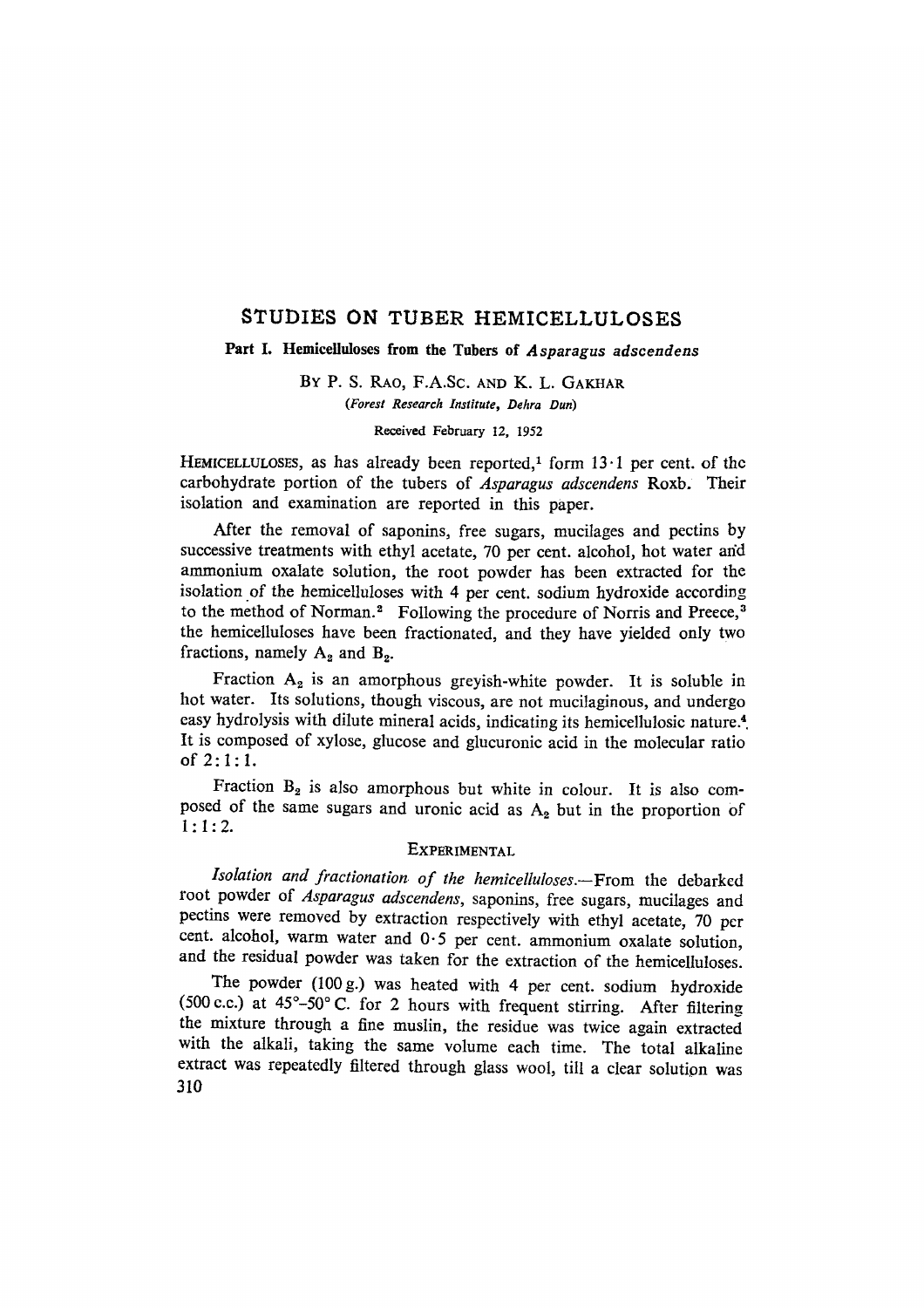obtained. The filtrate was brownish-red in colour. In order to destroy the lignins, if any, the filtrate was treated with 10 g. of sodium hypochlorite and later just acidified with hydrochloric acid to liberate chlorine (method of Norman'). After 10 minutes, when no more chlorine was evolved, the hemicelluloses were precipitated by the addition of more acid and excess of alcohol (3 litres). The contents were allowed to stand for 3 hours, and when the hemicelluloses settled down, the supernatant liquid was decanted off and the rest centrifuged. The separated solid was washed first with small quantities of water, then with 60 per cent. alcohol and finally with hot absolute alcohol. The product was dried first in air and then in a desiccator. The yield was 6-1 per cent. on the weight of the debarked root powder taken.

The product was fractionated, following the method of Norris and Preece.<sup>3</sup> It was dissolved in 4 per cent. sodium hydroxide (500 c.c.) and treated with excess of glacial acetic acid, when the solution became turbid. When the solid settled down (6 hours), it was isolated in a centrifuge and washed successively with water and hot alcohol. It (Fraction A) was obtained in a yield of  $2.5$  per cent. on the weight of the debarked root powder. To the mother liquor (about 600 c.c. in volume), ethyl alcohol (300 c.c.) was added, when Fraction B separated out as a white substance. This fraction too was isolated, washed and dried as Fraction A, and was obtained in 3-6 per cent. yield. The mother liquor, left after the separation of B, did not give any hemicellulose (Fraction C) on treatment with excess of alcohol.

The above fractions were subjected to further fractionation. They were separately dissolved in hot 4 per cent. sodium hydroxide so as to form roughly 1 per cent. solution and filtered through glass wool to get a clear solution. The filtrate was then treated with Fehling's solution at the rate of 30 c.c. per every 100 c.c. However, no precipitate separated out in either case, indicating the absence of Fractions  $A_1$  and  $B_1$ . Hence the two hemicelluloses corresponded to Fractions  $A_2$  and  $B_2$  of Norris and Preece. From the alkaline solutions they were recovered by acidification followed by the addition of excess of alcohol, and were purified by repeated dissolution in dilute alkali and reprecipitation by means of acid and alcohol. Ashless products were obtained after three such treatments. Fraction  $A_2$  was obtained in a yield of 2.1 per cent. and  $B_2$  in 3.2 per cent. on the weight of the original debarked root powder.

*Hemicellulose*  $A_2$ —After purification  $A_2$  was obtained as a greyishwhite, amorphous powder, containing  $5.2$  per cent. of moisture. It was insoluble in alcohol, acetone, ether, etc., but was soluble in hot water, and the solution obtained was somewhat viscous but not mucilaginous. In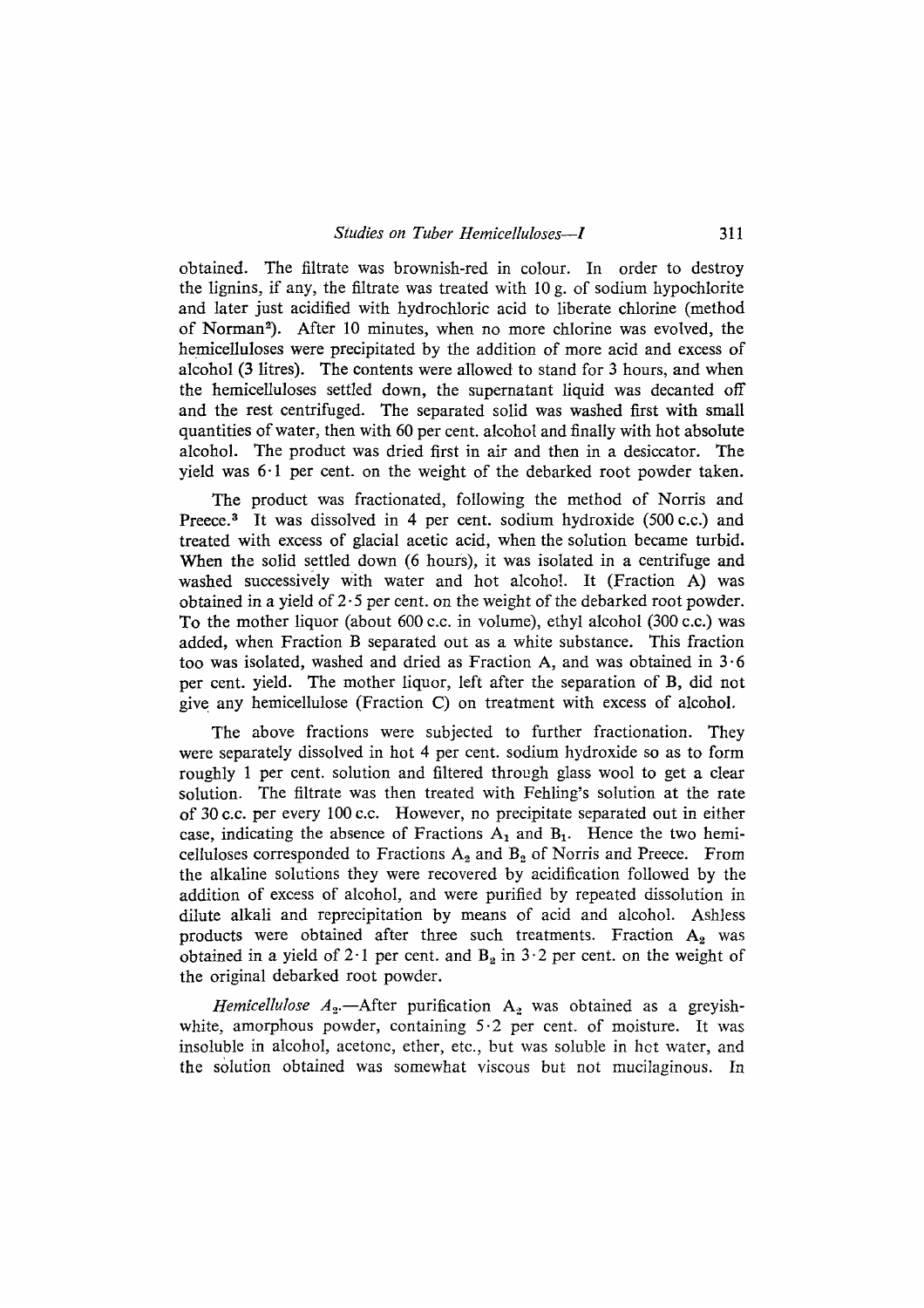aqueous solution  $(C = 0.4$  per cent.) it exhibited a specific rotation of  $+ 15.7$ ° at 18°C.

The hemicellulose responded to naphtho-resorcin test indicating the presence of uronic acid,<sup>5</sup> which when estimated according to the method of Dickson, Otterson and Link,<sup>6</sup> was found to be  $24 \cdot 5$  per cent. on the basis of dry material. It did not contain any methoxyl group. Its pentosan content was estimated according to the method of Norris and Resch<sup>7</sup> (applying correction for the furfural which would be liberated from the uronic acid present), and was found to be  $49.8$  per cent. (zero-moisture basis).

For the identification of the constituent sugars and uronic acids, the purified material (2 g.) was boiled under reflux with 2 per cent. sulphuric acid (150 c.c.) for 2 hours, and the hydrolyzate examined. The latter was neutralized with barium carbonate, filtered and the filtrate analysed, adopting filter-paper chromatography (horizontal migration method of Rao and Beri<sup>8</sup>). Only glucose, xylose and glucuronic acid were detected. The identity of the sugars was confirmed by the preparation of cadmium bromide-cadmium xylonate (characteristic boat-shaped crystals) for xylose and glucosazone for glucose  $(m.p. 204^{\circ}-06^{\circ})$ . The identity of the uronic acid was also confirmed by the determination of the specific rotation of its barium salt,<sup>9</sup>  $[a]_D^{250} = + 15.64^\circ$ , and by the preparation of saccharic acid (isolated as potassium hydrogen saccharate) by oxidation with nitric acid  $(d = 1.15)$ .

*Composition of Hemicellulose*  $A_2$ *.*—Since the hemicellulose was constituted from only xylose, glucose and glucuronic acid, and since the uronic acid and xylose were found to be nearly 25 and 50 per cent. respectively, the composition of the hemicellulose might be taken to be xylose, glucose and glucuronic acid present in the ratio of 2:1 **: 1.** 

*Hemicellulose*  $B_2$  *and Its Composition.*—This hemicellulose (Fraction  $B_2$ ) was white on purification, but was amorphous under the microscope. In aqueous solution (C = 0.67 per cent.), it had a specific rotation of  $+ 21.02^{\circ}$ at 18°. It also underwent easy hydrolysis when boiled with dilute sulphuric acid, indicating its hemicellulosic nature. It was examined just as in the case of hemicellulose  $A_2$ . The products of hydrolysis were just the same as those obtained from  $A_2$ , but the relative proportion was different. In this case xylose, glucose and glucuronic acid were present in the ratio of 1:1:2.

#### **SUMMARY**

The hemicelluloses of the tubers of *Asparagus adscendens* Roxb. have been isolated and chemically examined. They are composed of two fractions,  $A_2$  and  $B_2$  of Norris and Preece designation.